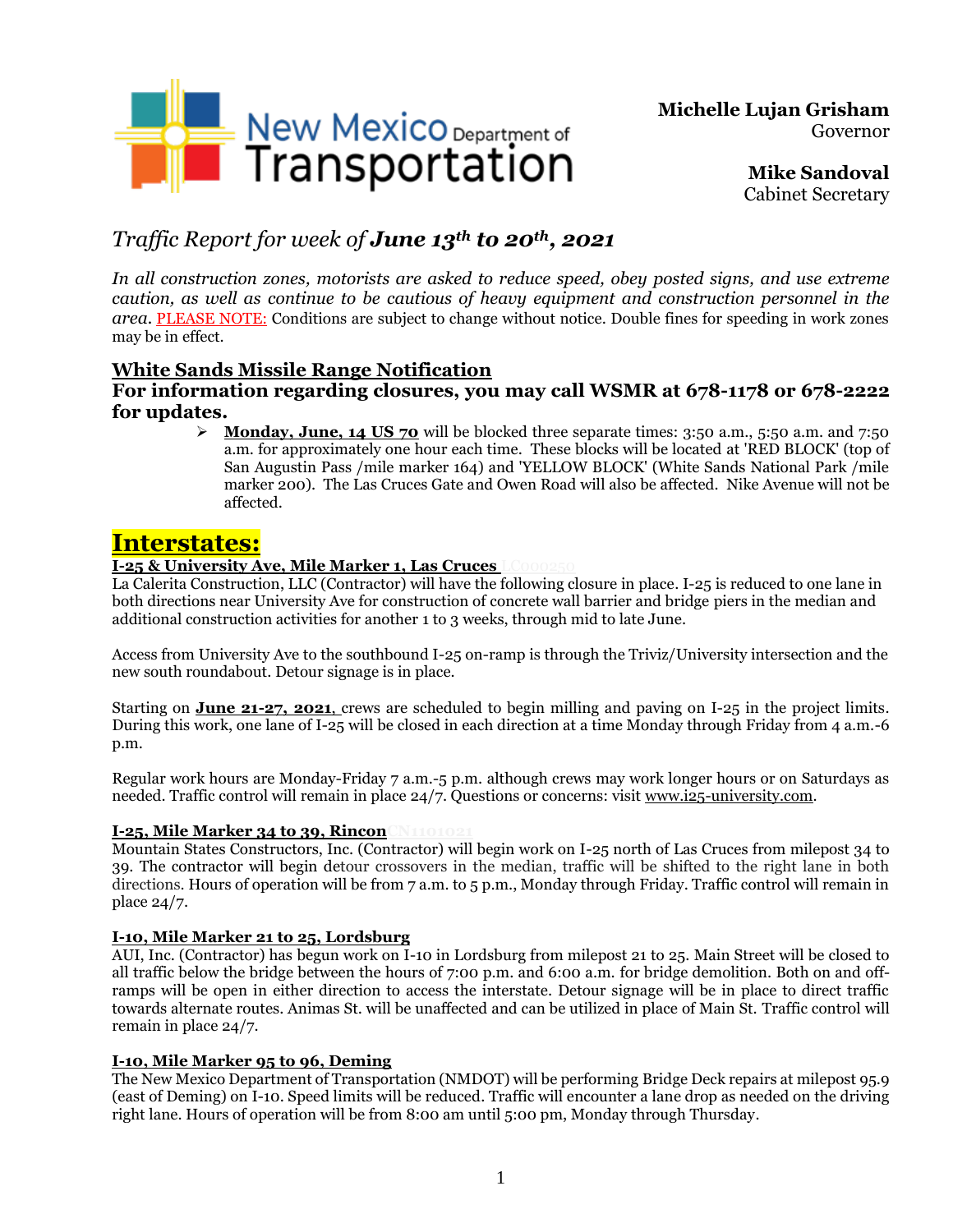### **I-10, Mile Marker 29 to 50, Lordsburg**

L & J, (Contractor) will be working on water gaps from milepost 29 to 50, east of Lordsburg. Shoulder work ahead signage will be in place as needed. Contractor's hours of operation will be from 6:30 am to 6:00 pm Monday to Friday.

## **US Roadways:**

### **US 70 at Nasa Rd, Las Cruces**

A-Mountain Construction (Contractor) will begin replacing the ADA curb ramps in accordance with Public Rightof Way Accessibility Guidelines (PROWAG) on June 14, 2021 along US 70 and major cross streets. Nasa Road will be the first roadway to receive this update. Construction hours will be from 7:00 a.m. until 5:30 pm, Monday through Friday. Reduce your speed and use caution for employees and equipment in the construction zone.

### **US 180, Mile Marker 114 to 115, Silver City**

James Hamilton Construction Company (Contractor) will be continuing roadwork on US 180. Traffic can expect a lane closure on the eastbound and westbound lanes as well as shoulder work throughout the intersection on US 180 and 32nd Street. Contractor hours of operation will be Monday through Friday from 7:00 a.m. till 5:00 p.m. This project is estimated to be completed by summer 2021.

### **State Roadways:**

### **NM 359, Mile Marker 1.5 to 2.5, Mesilla**

The New Mexico Department of Transportation (NMDOT) will be performing "Edge Repair operations" on NM 359 "Calle del Norte" from milepost 1.5 to 2.5 in Mesilla. Speed limits will be reduced. Traffic will encounter a flagging operation Monday through Friday from 8:00 am until 2:30 pm.

### **NM 146, Mile Marker 13 to 18, North of Hachita**

The New Mexico Department of Transportation (NMDOT) will be performing "Crack Sealing operations" on NM 146 from milepost 13 to 18 in Hidalgo Co just south of I-10 and north of Hachita. Speed limits will be reduced. Traffic will encounter a flagging operation Monday through Thursday from 8:00 am until 4:00 pm.

### **NM 152 Bridge Replacement, Hillsboro**

The Federal Highway Administration ‐ Central Federal Lands Highway Division (FHWA‐CFLHD) has started replacement of truss bridges project on NM 152. The two existing bridges on NM 152 are between Hillsboro and Kingston. The bridges are located five (MP 46) and seven (MP43) miles west of Hillsboro within Sierra County. The contractor has begun constructing detours on NM 152. Slow down and use caution in the area. Watch for shoulder work and large trucks turning on the roadway. Crews have closed the bridge near milepost 43. A shoofly style detour as well as temporary traffic signals will be in place 24/7 for traffic control. Contractor's hours are Monday through Friday from 7:00 a.m. until 5:00 p.m.

#### **NM 404 and I-10 Bridge Replacement, Anthony E100202**

AUI, Inc. (Contractor) is continuing with roadwork and replacement of the NM 404 Bridge over I-10 at milepost 162, Anthony exit. Detours for I-10 EB exit/entrance ramps at the Anthony exit are now in operation, motorists should be on alert for the new traffic pattern at the intersection with NM 404. Traffic should expect lane closures on I-10 eastbound and westbound. Hours of operation will be from 7:00 a.m. until 5:00 p.m., Monday through Friday. Traffic control will remain in place 24/7.

#### **NM 187** "El Camino Real", Mile Marker 16.93 to 31.1, Arrey-Caballo

FNF Construction, Inc. (Contractor) has begun the replacement of Bridges located in Arrey and Caballo. This project has 6 structures that will get replaced, three of them bridges (Trujillo Canyon MP 17.1, Seco Creek MP 26.6, and King Canyon MP 30.8) additionally three others are concrete box replacements at milepost 19.52, 22.24 & 22.76. Detours will be put in place onto I-25 from EXIT 59 (Caballo) to EXIT 63 (Hillsboro) and where it allows a shoo-fly style detour around the structure*. Traffic will need to utilize I-25 exit 63 and 59 to access locations on NM 187 for both sides of the bridge. A shoo-fly diversion is in place at King Canyon (MP 30.8), Seco Creek (MP 26.6).* Contractor's hours of operation will be from 7:00 am to 5:00 pm Monday to Friday.

## **Chip Seal Projects, Grant Co:**

The New Mexico Department of Transportation (NMDOT) will be performing "Chip Sealing and Brooming" operations in Grant Co. Speed limits will be reduced, no center stripe with loose gravel on roadway. Traffic will encounter lane drops with pilot car and flagging operations. Roadways affected will be:

**NM 211 from milepost 0 to 6, in Gila, ready for fog sealing operations**

**NM 153 from milepost 0 to 3.7, Turkey Creek Road, ready for fog sealing operations**